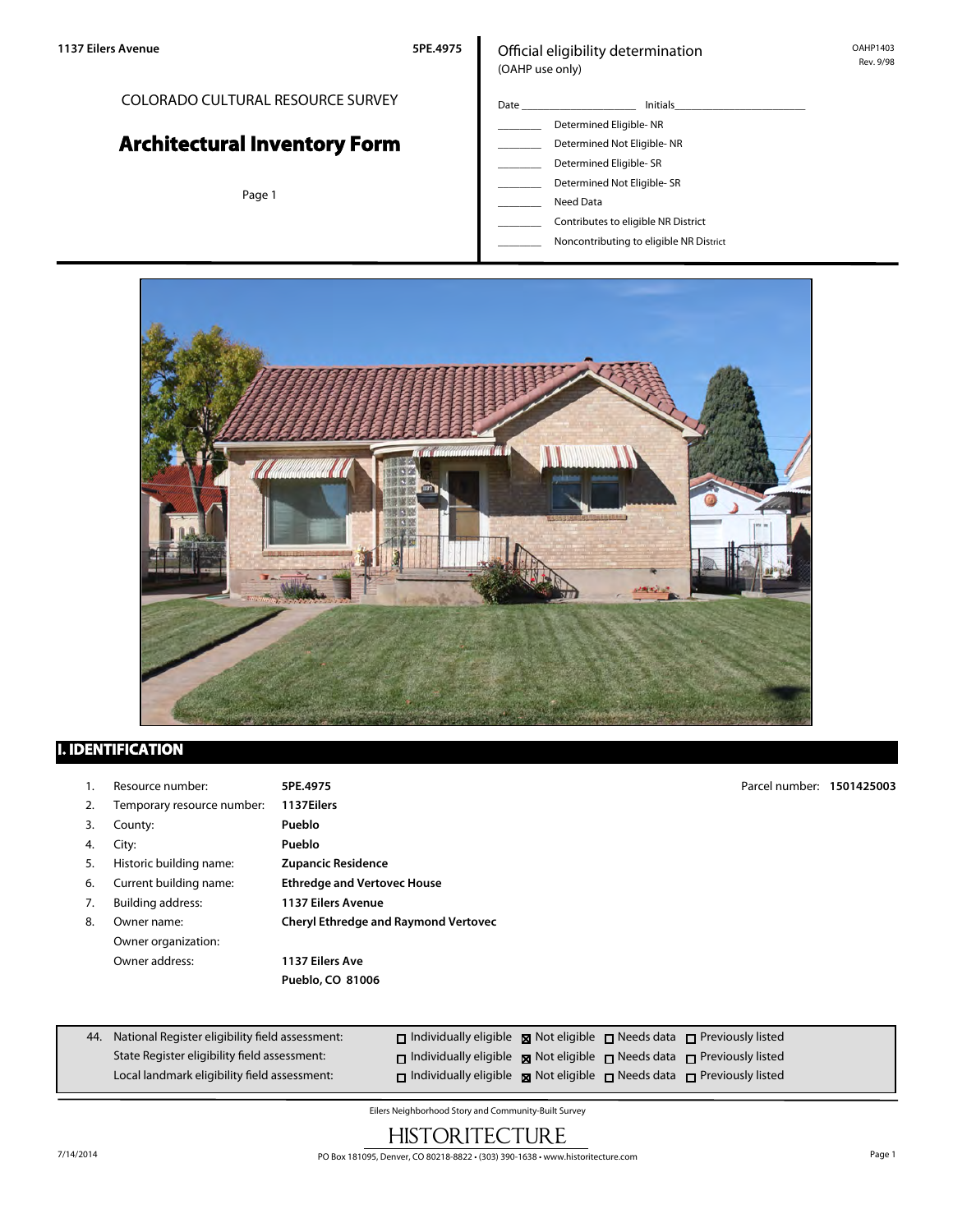#### **II. GEOGRAPHIC INFORMATION**

- 9. P.M.: **6th** Township: **21S** Range: **65W SW** 1/4 **NE** 1/4 **SE** 1/4 **SE** 1/4 of section **1**
- 10. UTM Reference Zone: **13** Easting: **534351** Northing: **4233045**
- 11. USGS quad name: **Southeast Pueblo** Scale: **7.5** Year: **1994**
- 12. Lot(s): **Lots 5 and 6, Block 2** Addition: **Cyril Zupan** Year of addition: **1943**
- 13. Boundary description and justification: **The boundary, as described above, contains but does not exceed the land historically associated with the property.**

□ Metes and bounds exist

#### **III. ARCHITECTURAL DESCRIPTION**

- 14. Building Plan (footprint, shape): **Square Plan** Other building plan descriptions:
- 15. Dimensions in feet: **1150 square feet**
- 16: Number of stories: **One**
- 17: Primary external wall material(s): **Brick**

Other wall materials:

- 18: Roof configuration: **Gabled Roof/Cross Gabled Roof** Other roof configuration:
- 19: Primary external roof material: **Ceramic Tile Roof** Other roof materials:
- 20: Special features: **Chimney Window/Glass Block**
- 21: General architectural description:

**Oriented to the east, this one-story Ranch home features a square plan. The home is faced in blonde Roman brick. All of the wood trim is painted cream. The front door and nearly all of the windows (except those on the north elevation) feature cream, metal awnings with reddish stripes. The cross-gabled roof is covered in ceramic tile. The building has a concrete foundation.**

**The primary entry is centered on the façade and is reached via a two-step concrete stoop, with black decorative iron railings and surround. The inside door is lightly stained wood with a rectangular metal grate covering the fixed-pane opening near the top. The white, metal storm door features a combination opening with a kickplate at the bottom. The house number, "1137," appears in two places, on a wooden plaque above the metal mailbox and beneath the modest porch light, both immediately south of the front door. South of the front door is a large, rectangular, curved opening filled with glass blocks to create an entry vestibule. South of this glass block element, a metal drainpipe runs toward the**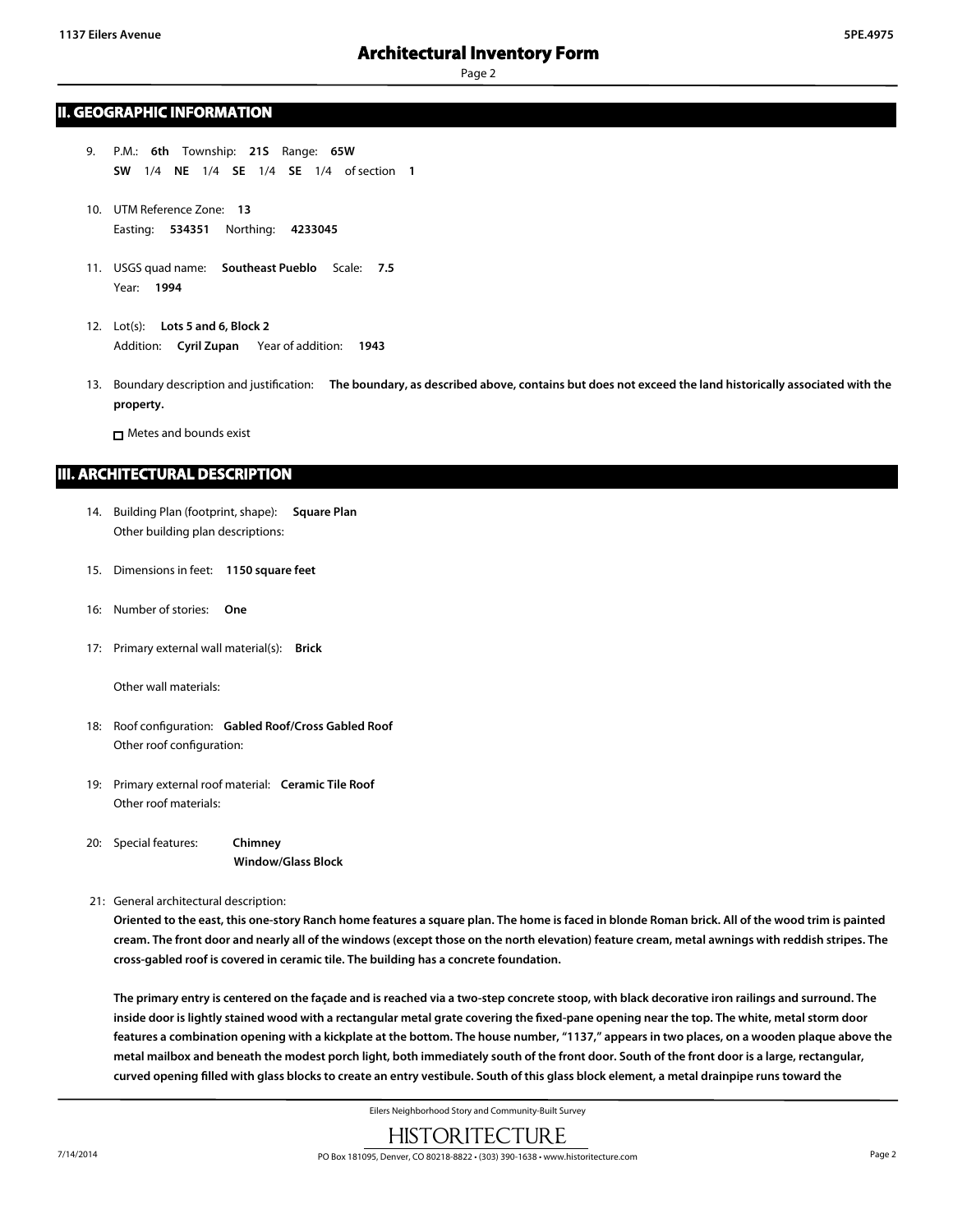**foundation and into the integrated stone planter. Near the southeast corner of the façade is a large, square, picture window with a brick sill. In the front-gable bay north of the front door, there is a pair of rectangular, vertically oriented, double-hung windows, with a brick sill.**

**The north elevation features three basement windows along the concrete foundation. All of these openings are filled with glass block and feature metal vents. There are three rectangular, vertically oriented, double-hung windows, with brick sills, on the main story of the house. The nearly centered opening is slightly smaller than the two flanking windows. There is a louvered vent with a brick sill near the gable peak. Drainpipes extend from the gutter to the foundation at both the northeast and northwest corners of the house.**

**The concrete driveway runs along the home's south elevation toward the detached garage in the backyard. This side of the home has two basement-level openings identical to those on the north side of the house. On the main level of the home are four windows. The two openings closest to Eilers Avenue both appear to be rectangular, vertically oriented, and double-hung. The third rectangular, horizontally oriented window may be a slider. The window at the southwest corner of the house is similar to the front two windows, although it is slightly smaller. Like the opposite side of the house, there is a louvered vent with a brick sill near the gable peak. Metal drainpipes appear near the southeast corner of the house and between the third and fourth windows.**

**A large, front-gable porch addition dominates the west (rear) elevation. This porch features vertical siding painted cream in the oversized gable face and has brick supports. There also is an octagonal louvered vent in the porch gable. The secondary/rear entry is recessed under the porch addition. The door is reached via two concrete steps leading to a concrete stoop with black decorative metal railings and surround. The inside door may be white (wood or metal) with an etched or leaded light in its upper portion. The storm door appears to be aluminum (possibly combination). South of the back door is a rectangular, vertically oriented window, with a brick sill; the oversized gable on the porch roof obscures additional details of this opening. North of the back door is another window, but only the awning is visible. Below this opening, on the basement level, is a former window opening that appears to be filled with concrete. The gable face on the rear of the house is faced in cream vertical siding. The brick chimney, located along the ridgeline, also is visible from this vantage.**

22. Architectural style:

Other architectural style: Building type: **Ranch Type**

#### 23. Landscape or special setting features:

**The home at 1137 Eilers Avenue has a concrete sidewalk and walkway that leads to the front door. The lot also has a concrete driveway that leads to a garage at the back of the lot. The driveway on the southern edge of the lot is bordered by a concrete curb which holds a chain link fence half the way back from the street, in line with the home. The front yard consists of well-manicured grass and one shrub against the porch stairs. Along the front of the home, there is a small masonry planter with flowers. The rear yard is well-manicured grass with a chain link fence.**

#### 24. Associated building, features or objects:

#### **Garage**

**The east-facing, rectangular, front-gabled accessory building is located near the southwest corner of the backyard. The gable face features cream vertical siding. The main portion of the garage features some brick facing. The roof is covered in ceramic tiles matching those on the main house. The garage has a double roll-up door. An integrated brick planter extends from the garage foundation toward the east, marking the northern edge of the driveway. The portion of the garage north of this planter features a different colored, slightly darker brick, indicating it likely is an addition. Within this likely addition is a rectangular, horizontally oriented window, with a brick sill. The garage's north elevation features both a door and a window. The door opening, located near the northeast corner of the garage, has a white (metal or wood) storm door. The window, located west of the door, is a rectangular, horizontally oriented, two-lite (or slider) opening with a brick sill. The utility meter appears near the northwest corner of the garage. A concrete sidewalk runs between the garage and the shed, offering access to the rear porch/patio.**

#### **Shed**

**This rectangular, front-gabled accessory building with overhanging eaves is located near the northwest corner of the backyard. The shed is constructed of concrete block painted light cream. The north- and south-facing doors, gray wood or metal, both are located at the west (rear) corners of the shed. The gable faces feature cream vertical siding. The east-facing portion of the shed is faced in blonde brick and features two large, rectangular, horizontally oriented openings. There is a box-like addition, with wire grates painted white on the front and a metal, flat roof**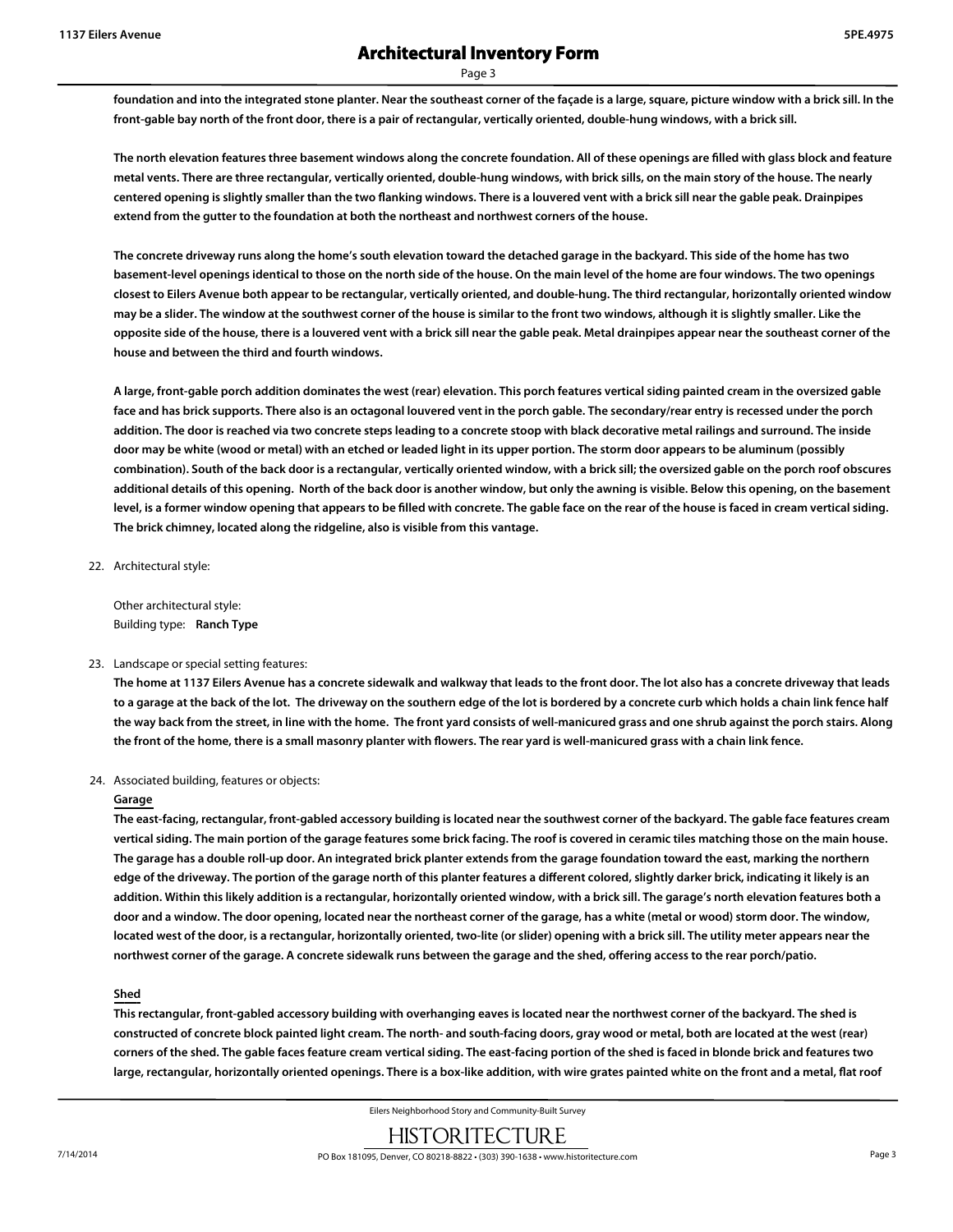**attached to these two openings. These boxes may have been used for housing pigeons.**

## **IV. ARCHITECTURAL HISTORY**

- 25. Date of Construction: **1953** Source of Information: **Pueblo County Assessor (online)** ■ Actual □ Estimate
- 26. Architect: **Unknown** Source of Information:
- 27. Builder: **Edward and Tony Zupancic** Source of Information: **Mary J. McBride**
- 28. Original Owner: **Edward and Elise Zupancic** Source of Information: **Mary J. McBride**
- 29. Construction history:

*The following information is quoted from Mary (Zupancic) McBride's Property Owner Worksheet:*

**"The only changes that were made to the house during the time we lived in it (1953 to 2005) are as follows: Basement: My dad, who was very good at carpentry, converted the basement into another living area. He built a kitchen and bathroom; there was a little dining area as well as a small living room. Main reason he finished the basement was because it was cooler in the basement during the summer. Don't know the exact date this was done, but my guess would be around the late fifties.**

**"Garage: The next change was when my dad finally built the garage he always wanted. A concrete driveway was also added. Again, I don't know the exact date or time. My guess would be around the early '80s maybe.**

**"Sprinkler System: When my dad became ill in 1990, my cousin, who lived next door at the time, put in a sprinkler system in order to make it easier for my mom to water the lawn."**

30. Location: **Original Location** Date of move(s):

#### **V. HISTORICAL ASSOCIATIONS**

- 31. Original use(s): **Domestic/Single Dwelling**
- 32. Intermediate uses(s): **Domestic/Single Dwelling**
- 33. Current uses(s): **Domestic/Single Dwelling**
- 34. Site type(s): **Single-family domestic residence**
- 35. Historical background: *The following historical background is quoted from a narrative by Mary J. (Zupancic) McBride, about her childhood home:*

**"My parents, Elise and Edward Zupancic, as well as myself, were all born in Pueblo, Colorado. My dad was born on January 21, 1914, my mom on**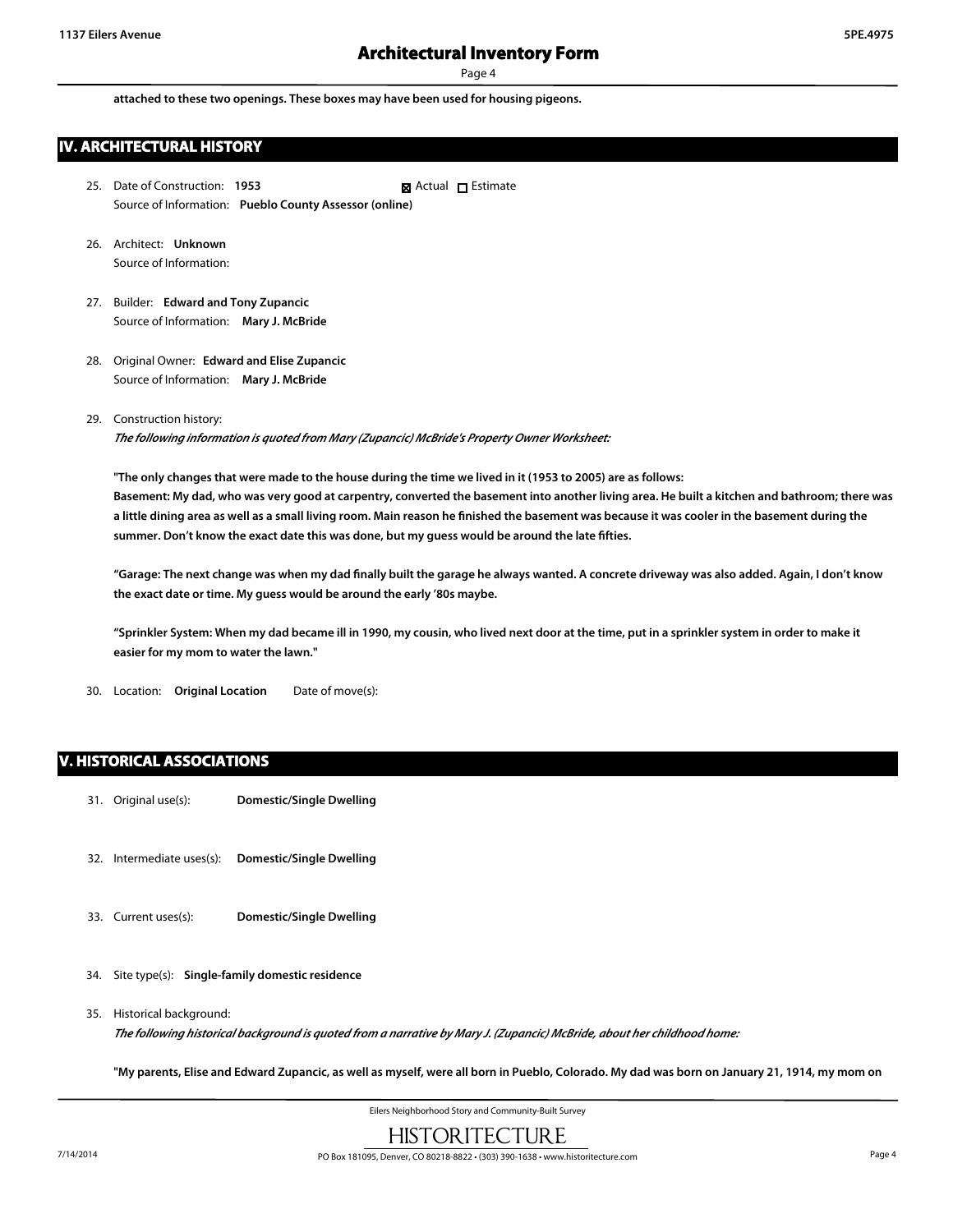**January 16, 1920, and I was born September 11, 1950.**

**"My parents built the house (at 1137 Eilers Avenue) around 1952-53. I was told we moved in when I was around three years old. My mother was a homemaker and very active in St. Mary's Church and St. Mary's School, where I attended grade school. Both the church and school were in walking distance of our house. My father worked at the CF&I Steel mill for thirty years until he retired in 1977. I lived in the house until 1972, when I married and moved to California.**

**"When my children were about five and seven years of age, I flew them to Pueblo, Colorado, to spend the summer with their grandparents. We did this for several years. These visits made it possible for my children to spend precious time and moments with their grandparents and relatives. This, also, made it possible for them to see where I grew up. My children truly enjoyed their summers in Pueblo and cherish the childhood memories.**

**"I loved growing up in this house and in the neighborhood. I, too, have great memories. I was very proud of the house as my dad and his brother (my uncle Tony) participated in the building of the house.**

**"My parents lived in the house until their passing. My dad passed away on June 6, 1991, and my mother passed away on November 25, 2005. In September of 2006, I sold the house to the neighbor's son. Knowing the house is in good hands in very comforting for me. When I sold the house it was still in its original state."**

#### 36. Sources of information:

**McBride, Mary J. "Property Owner Worksheet: 1137 Eilers Avenue." 2013.**

#### **VI. SIGNIFICANCE**

- 37. Local landmark designation:  $\Box$  Yes  $\boxtimes$  No Designation authority: Date of designation:
- 38. Applicable National Register criteria:
	- $\boxtimes$  A. Associated with events that have made a significant contribution to the broad patterns of our history.
	- $\square$  B. Associated with the lives of persons significant in our past.
	- $\boxtimes$  C. Embodies the distinctive characteristics of a type, period, or method of construction, or that represent the work of a master, or that possess high artistic values, or that represent a significant and distinguishable entity whose components may lack individual distinction.
	- $\square$  D. Has yielded, or may be likely to yield, information important in prehistory or history.
	- $\square$  Qualifies under Criteria Considerations A through G (see manual).
	- $\square$  Does not meet any of the above National Register criteria.

Applicable Colorado State Register criteria:

- $\boxtimes$  A. Associated with events that have made a significant contribution to history.
- $\square$  B. Connected with persons significant in history.
- $\boxtimes$  C. Has distinctive characteristics of a type, period, method of construction or artisan.
- $\square$  D. Is of geographic importance.
- $\square$  E. Contains the possibility of important discoveries related to prehistory or history.
- $\square$  Does not meet any of the above Colorado State Register criteria.

Applicable City of Pueblo landmark criteria: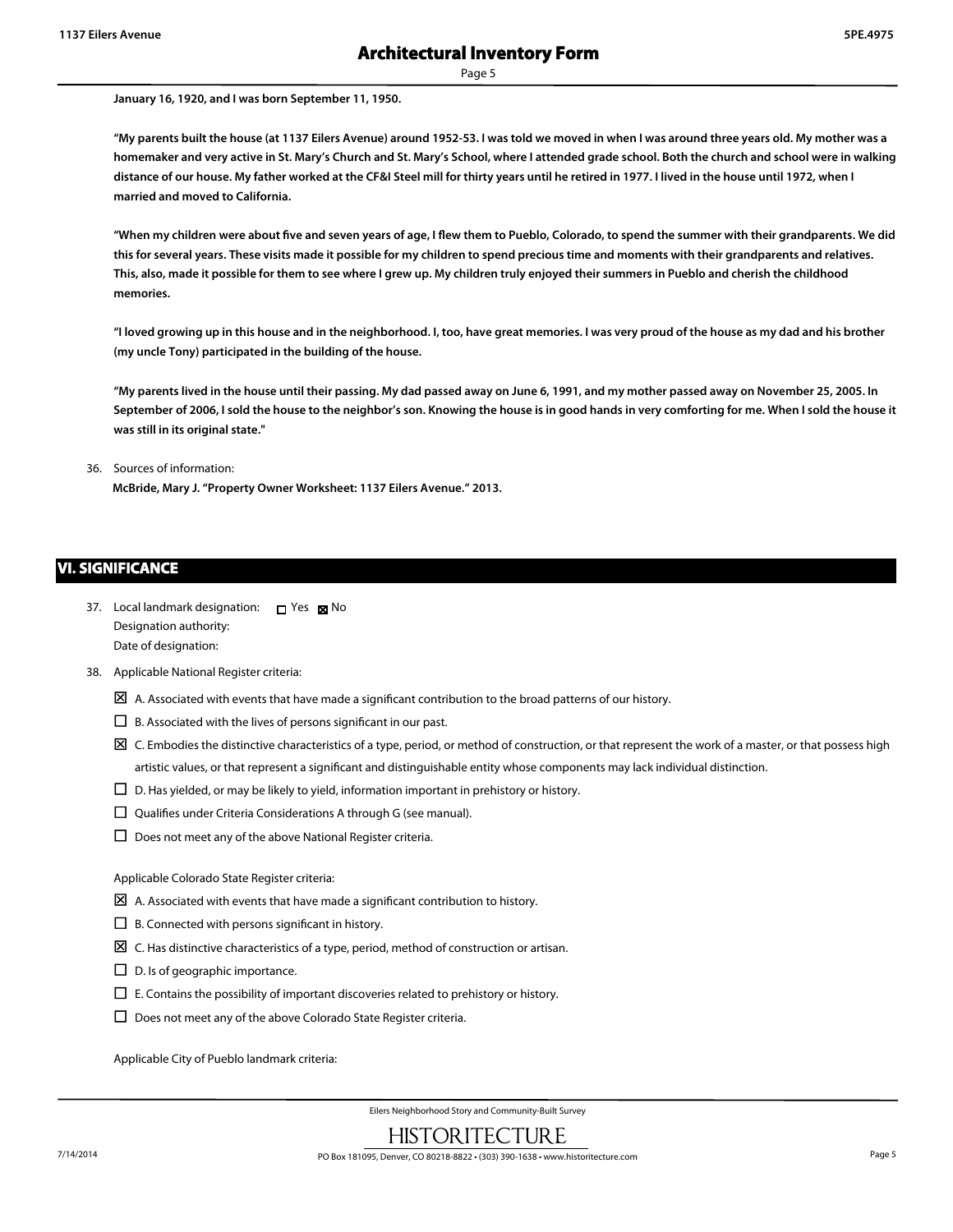- $\Box$  1a. History: Have direct association with the historical development of the city, state, or nation; or
- $\square$  1b. History: Be the site of a significant historic event; or
- $\boxtimes$  1c. History: Have direct and substantial association with a person or group of persons who had influence on society.
- $\boxtimes$  2a. Architecture: Embody distinguishing characteristics of an architectural style or type; or
- $\square$  2b. Architecture: Be a significant example of the work of a recognized architect or master builder, or
- $\Box$  2c. Architecture: Contain elements of architectural design, engineering, materials, craftsmanship, or artistic merit which represent a significant or influential innovation;
- $\Box$  2d. Architecture: Portray the environment of a group of people or physical development of an area of the city in an era of history characterized by a distinctive architectural style.
- $\Box$  3a. Geography: Have a prominent location or be an established, familiar, and orienting visual feature of the contemporary city, or
- $\Box$  3b. Geography: Promote understanding and appreciation of Pueblo's environment by means of distinctive physical characteristics or rarity; or
- $\Box$  3c. Geography: Make a special contribution to Pueblo's distinctive character.
- $\square$  Does not meet any of the above City of Pueblo landmark criteria.

- 39. Areas of significance: **Ethnic Heritage/European Architecture**
- 40. Period(s) of Significance: **1953-1964; 1953**
- 41. Level of Significance: □ National □ State Local □ Not Applicable

#### 42. Statement of Significance:

**This property is associated with the Slovenian Zupancic family who owned the home for fifty-two years (1953-2005). Original resident Mary (Zupancic) McBride recalls the convenience of St. Mary's Church and School being within walking distance; her mother Elise was active in the parish. Edward Zupancic, like so many other men in the neighborhood, worked at the CF&I mill; he retired in 1977 after working there for thirty years. Characterdefining features include its rectangular plan and large picture window. Similar to other homes on the block, this house is constructed of brick and made use of both glass block (particularly prominent for the curved wall on the front entry vestibule) and decorative ironwork for porch surrounds, rails, and supports. This house also features a red clay tile roof and integrated stone planters. This property does not possess sufficient significance to be considered individually eligible for listing on the National Register of Historic Places, the Colorado State Register of Historic Properties, or as a Pueblo Landmark.**

43. Assessment of historic physical integrity related to significance:

**This home exhibits a high level of physical integrity relative to the seven aspects of integrity as defined by the National Park Service and the Colorado Historical Society: location, setting, design, materials, workmanship, feeling, and association. The garage, added in the 1980s, only minimally impacts setting and feeling. This building retains sufficient physical integrity to convey its significance.**

#### **VII. NATIONAL REGISTER ELIGIBILITY ASSESSMENT**

44. National Register eligibility field assessment: State Register eligibility field assessment: Local landmark eligibility field assessment:

| $\Box$ Individually eligible $\Box$ Not eligible $\Box$ Needs data $\Box$ Previously listed |  |  |
|---------------------------------------------------------------------------------------------|--|--|
| $\Box$ Individually eligible $\Box$ Not eligible $\Box$ Needs data $\Box$ Previously listed |  |  |
| $\Box$ Individually eligible $\Box$ Not eligible $\Box$ Needs data $\Box$ Previously listed |  |  |

**x** Yes **□** No □ Needs Data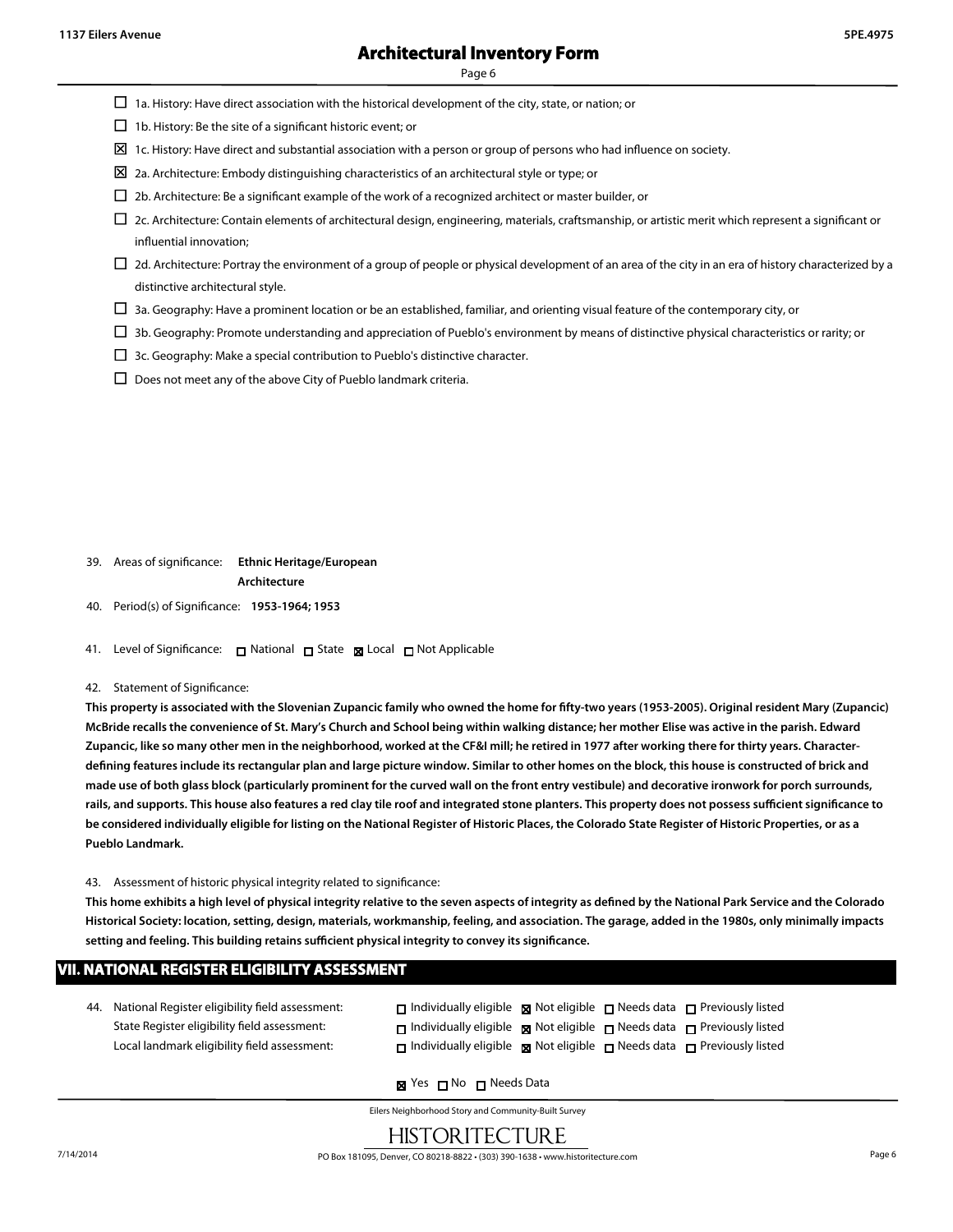45. Is there National Register district potential:

Discuss: **The Eilers Neighborhood Story and Community-Built Survey project identified an eligible National Register Historic District that includes the Cyril Zupan subdivision and the Diocese of Pueblo property (St. Mary's Church, St. Mary's School, and associated buildings) to its west. This area is important for its association with Catholic priest Father Cyril Zupan, Ethnic history (Slovenian), Community Planning and Development, and Architecture. The period of significance for the district is 1921–1964.**

If there is National Register district potential, is this building contributing:  $\boxtimes$  Yes  $\Box$  No  $\Box$  N/A

46. If the building is in existing National Register district, is it contributing:  $\Box$  Yes  $\Box$  No  $\boxtimes$  N/A

## **VIII. RECORDING INFORMATION**

| 47. | Digital photograph file name(s):<br>Digital photographs filed at: | eilersave1137 - 1.tif through eilersave1137 - 5.tif<br>Robert Hoag Rawlings Public Library<br>100 E. Abriendo Avenue<br>Pueblo, CO 81004-4290 |
|-----|-------------------------------------------------------------------|-----------------------------------------------------------------------------------------------------------------------------------------------|
| 48. | Report title:                                                     | <b>Eilers Neighborhood Story and Community-Built Survey</b>                                                                                   |
| 49. | Date(s):                                                          | 10/22/2013                                                                                                                                    |
| 50: | Recorder(s):                                                      | <b>Mary Therese Anstey</b>                                                                                                                    |
| 51: | Organization:                                                     | Historitecture, LLC                                                                                                                           |
| 52: | Address:                                                          | PO Box 181095<br>Denver, CO 80218-8822                                                                                                        |
| 53: | Phone number(s):                                                  | 303-390-1638                                                                                                                                  |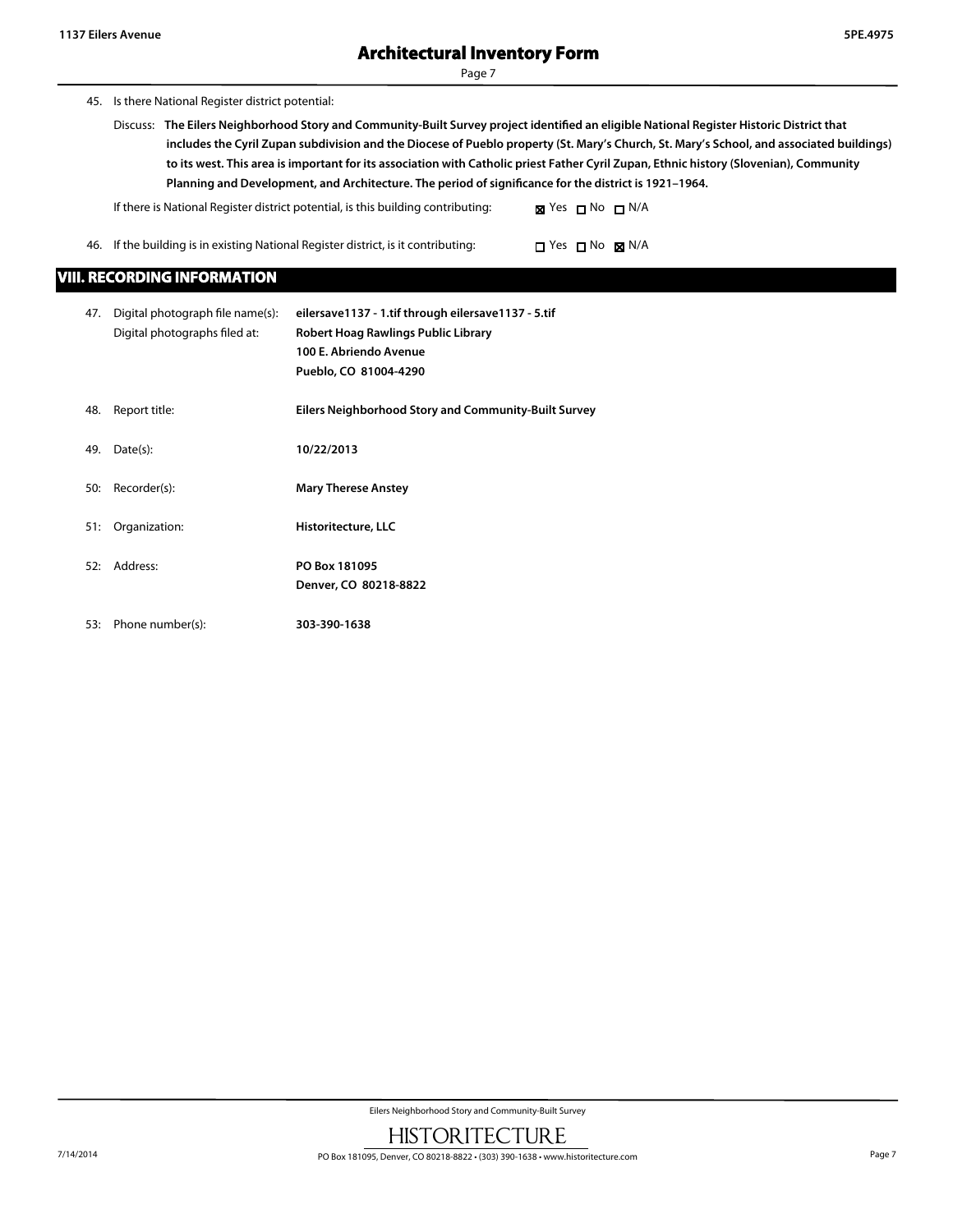## **Architectural Inventory Form**

Page 8

## **SKETCH MAP**